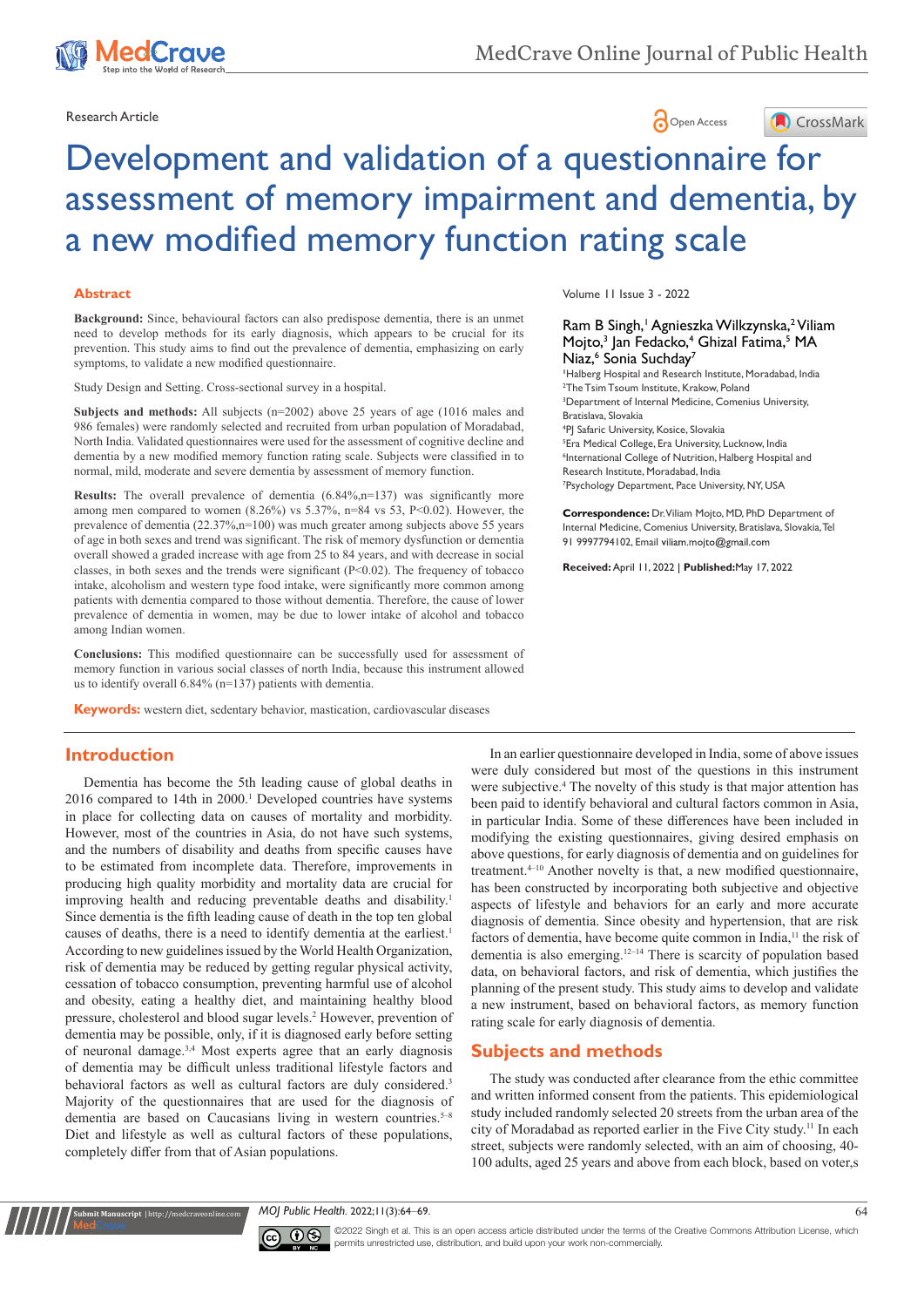list. If the random number fell to a subject, who was <25yrs or not available, it was assigned to next person in the list. In this examination, we contacted 2422 urban subjects aged 25 years and above, of which 220 (9.08%) refused to participate and rest 2002 (1016 men and 986 women) gave their consent for inclusion in the study.

The investigators performed detailed interviews, with the help of pretested and validated questionnaires, for assessment of social class, prepared according to the guidelines of WHO and Indian Council of Medical Research. All the subjects were evaluated by a dietitian and physician administered questionnaire. In Indians, assessment of tobacco intake may be difficult, because it is consumed in multiple forms; cigarettes, beedies, Indian pipes, raw tobacco and chewing tobacco are all commonly consumed and people use tobacco in more than one form .It was therefore categorized users of any form of tobacco as smokers or tobacco users, as was done in previous study.<sup>11</sup> Subjects who admitted to ingesting alcohol more than once a week were categorized as alcohol consuming and those drinking more than 10 drinks per week as alcoholism. Food intakes were assessed with the help 3-day food intake records by using dietary diaries by each subject. The diaries were examined by the dietitian to find out exact food intake from the subject by using food measures, food portions and food models. Western type food intake was considered, if more than one third of the food intake(>400g) per day; were refined, bread, biscuits, cakes, syrups, refined and polished rice or sugar sweetened

foods.

The classification of social classes was made by grading into 1-5 according to British Registrar General and other Indian studies based on attributes of education, occupation, housing conditions, ownership of consumer durables. The per capita income of the family was calculated by combining occupational and other incomes of the family divided by number of dependents as described earlier.11 Educational status was assessed from the number of years in education. Housing conditions and consumer durables were assessed as described in the earlier studies.11 Social class 1 was considered the highest and 5 the lowest socio-economic status. The diagnosis of dementia was based on earlier questionnaire based on WHO criteria. The questionnaire was administered in 22 apparently healthy subjects, for its validation, before starting the study.

#### **Criteria for diagnosis of dementia**

The criteria for the diagnosis of memory dysfunction or dementia were based and modified from previous criteria.<sup>4</sup> Mild memory dysfunction (MMD) was considered in presence of possible memory impairment (score 21-40) or memory impairment (score 41-60). Dementia was considered in presence of score 61-80 based on new modified questionnaire. Scores <:21, was considered occasional memory impairment (Appendix I).

**Appendix I** A modified Memory Function Rating Scale for Asian

| <b>Attributes of memory dysfunction (Scores)</b>                                 | Never, 0 | Rarely, I | Few times, 2 | Often, 3 | Very often, 4 |
|----------------------------------------------------------------------------------|----------|-----------|--------------|----------|---------------|
| I. Difficulty in remembering names of neighbors, and grand children.             |          |           |              |          |               |
| 2. Describe program just now you saw in television.                              |          |           |              |          |               |
| 3. Need a list for shopping to make sure that you do not forget any thing.       |          |           |              |          |               |
| 4. Can you tell what food you ate today and yesterday?                           |          |           |              |          |               |
| 5. Forget where you have left your keys, purse and other personal objects.       |          |           |              |          |               |
| 6. Do you forget what works to be done during the day?                           |          |           |              |          |               |
| 7. After going out, do you forget what for you came out?                         |          |           |              |          |               |
| 8. Is it difficult to recollect what you were talking a few seconds before?      |          |           |              |          |               |
| 9. How often you forget day and date?                                            |          |           |              |          |               |
| 10.Do you forget what people said soon to you?                                   |          |           |              |          |               |
| II.Do you often forget to use buttons and zippers?                               |          |           |              |          |               |
| 12. Do you repeat several times to yourself things that you have to do?          |          |           |              |          |               |
| 13. Do you often forget names of your siblings, children, parents etc?           |          |           |              |          |               |
| 14. Do you find difficulty in recollecting a word that is on tip of your tongue? |          |           |              |          |               |
| 15. Do you lose track of your ideas when you listen to some one else?            |          |           |              |          |               |
| 16.Do you have difficulty in saying what you want to say?                        |          |           |              |          |               |
| 17.Do you need to check if you locked the door?                                  |          |           |              |          |               |
| 18.Do you forget your address and other personal data?                           |          |           |              |          |               |
| 19. Do you have difficulty in doing simple calculations?                         |          |           |              |          |               |
| 20. Do you work slowly to calculate correctly?                                   |          |           |              |          |               |

Score 21-40= Possible memory dysfunction; Score 41-60 = Mild Memory dysfunction; Score 61 to 80 = Dementia (Alzheimers ), Scores <:21 occasional memory impairment.

#### **Statistical analysis**

This study includes only ordinal variables. The statistical significance of data was obtained by Chi square test be comparing the percentages in the two groups. Only P value  $\leq 0.05$ , and two tailed t tests were considered significant.

#### **Results**

Among 2002 subjects examined, the age and sex distribution of the sample were comparable with the age and sex ratio in the population in the city Table 1 reveals the prevalence of dementia in both genders, according to age distribution. The prevalence of dementia was significantly more among men, compared to women (8.26% vs 5.37%, n=84 vs 53, P<0.02). However, the prevalence of dementia was much greater among subjects above 55 years of age in both sexes and trends were significant. The overall prevalence of dementia above 55 years was (22.37%, n=100) (Table 1). There were only 447 (22.3%) subjects above 55 years of age out of the total 2002 subjects Table 1.

The prevalence of grades of memory impairment are given in Table 2, showing that definite memory impairment was present in 4.54% of the subjects more in men than women. Only 3 (2.19%) subjects had Alzheimers diseases. Possible memory impairments were slightly less common than definite memory impairment Table 2.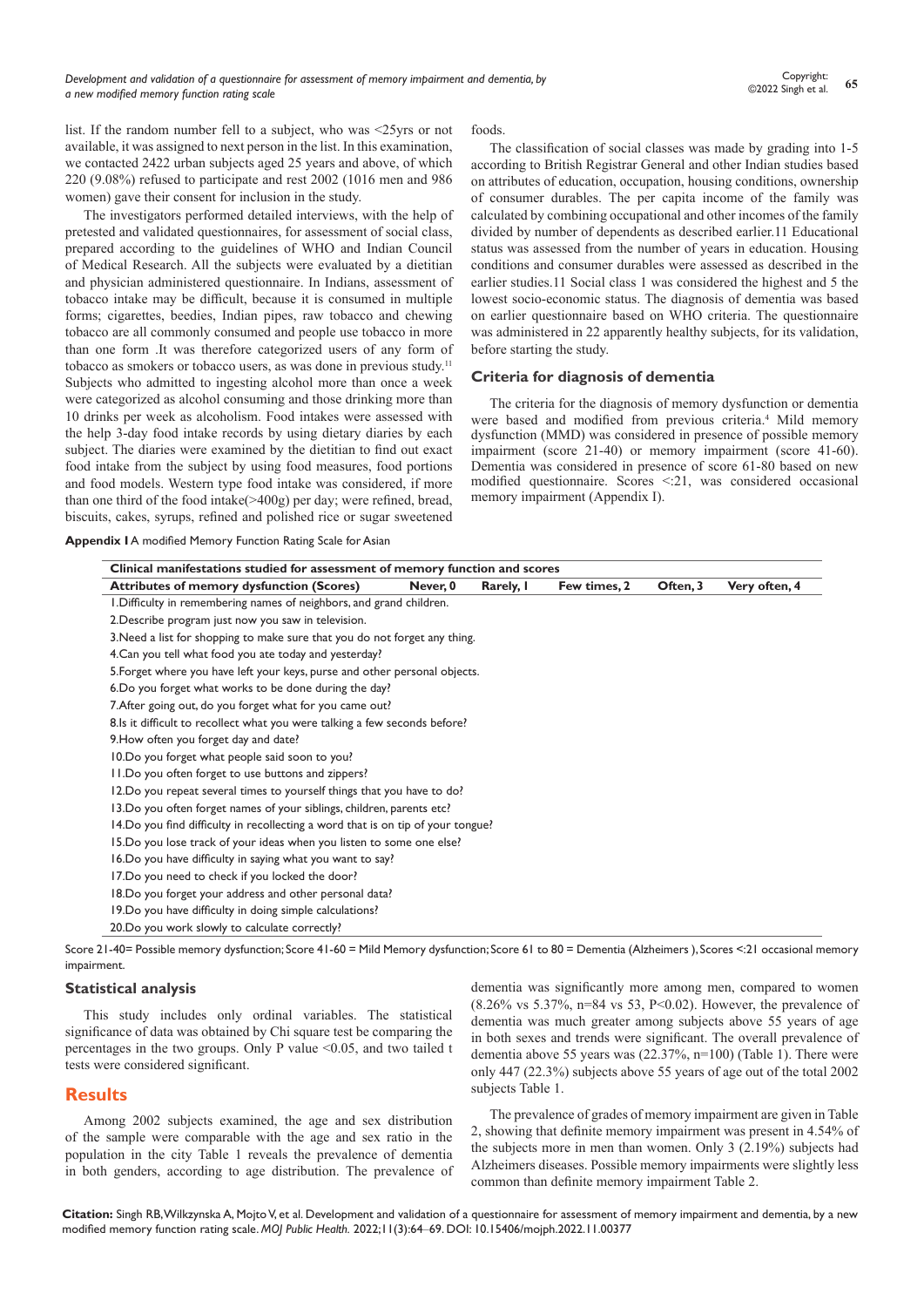**Table 1** Prevalence of dementia (including memory dysfunction) by age and sex among urban population in North India

|                |           | Men<br>$(n=1016)$  | Women<br>$(n=986)$ |                       | Total (n=2002) |                    |  |
|----------------|-----------|--------------------|--------------------|-----------------------|----------------|--------------------|--|
| Age<br>group   | <b>No</b> | Dementia<br>No (%) | No                 | De<br>mentia<br>No(%) | <b>No</b>      | Dementia<br>No (%) |  |
| 25-34          | 304       |                    | 354                | ٠                     | 658            |                    |  |
| 35-44          | 290       | 9(3.1)             | 254                | 7(2.7)                | 544            | 16(2.9)            |  |
| 45-54          | 182       | 11(6.0)            | 7                  | 10(5.8)               | 353            | 21(5.9)            |  |
| 55-64          | 128       | $19(14.8)^*$       | 123                | $11(8.9)*$            | 251            | $30(11.9)*$        |  |
| 65-74          | 65        | $22(33.8)*$        | 54                 | $12(22.2)*$           | 119            | $34(28.6)*$        |  |
| 75-84          | 47        | $23(48.9)*$        | 30                 | $13(43.3)*$           | 77             | $36(46.7)^*$       |  |
| X2 for trend   |           | 102.4              |                    | 62.2                  |                | 112.3              |  |
| <b>P</b> Value |           | 0.002              |                    | 0.002                 |                | 0.001              |  |
| Total          | 1016      | 84(8.26)*          | 986                | 53(5.37)              | 2002           | 137(6.84)          |  |

Values are n(%), P value was obtained by Chi square test; \*= P<0.02

**Table 2** Grades of memory impairment among men and women

| <b>Grades</b>                            | Men<br>$(n=1016)$<br>$n$ (%) | Women<br>$(n=986)$<br>n (%) | Total<br>$(n=2002)$<br>n (%) |
|------------------------------------------|------------------------------|-----------------------------|------------------------------|
| Occasional                               |                              |                             |                              |
| memory<br>impairment.<br>Scores<21       | 125(12.3)                    | 112(11.3)                   | 237(11.8)                    |
| Possible memory<br>impairment            | 31(3.05)                     | 12(1.27)                    | 43(2.15)                     |
| Scores 21-40                             |                              |                             |                              |
| Memory<br>impairment Scores<br>$41 - 60$ | 51 $(5.02)*$                 | 40 (4.05)*                  | $91(4.54)$ *                 |
| Dementia<br>(Alzheimers)                 | 2(0.19)                      | 1(0.10)                     | 3(2.19%)                     |
| Scores 61-80                             |                              |                             |                              |
| Total                                    | 84 (8.26 %)                  | 53 (5.27%)                  | 137 (6.84%)                  |

\*= P< 0.02, P value was obtained by Chi square test. Occasional memory impairment was considered normal.

The prevalence of dementia according to socio-economic status is given in Table 3. In both genders, the prevalence of dementia showed a graded increase, with decline in socio-economic status from social class 1 to social class 5, and the trends were significant. The overall prevalence of dementia was significantly greater among subjects in social classes 4 and 5, than in higher social classes 1-3, respectively (9.89% vs 6.36%,n=556 vs 1446, P<0.001) Table 3.

Prevalence of dementia in relation to risk factors are shown in Table 4. The findings reveal that proportions of tobacco intake and alcoholism were significantly more common among men compared to women among subjects with dementia than subjects without dementia. No alcoholism was found among women and tobacco intake was also rare in women. The overall prevalence of tobacco intake was 19.63%, ( n=393) Table 4.

## **Discussion**

This study shows, that this modified questionnaire can be successfully used for assessment of memory function rates in a semiliterate population of social class 4 and 5 as well as literate and educated population of social classes 1-3, of north India. The questionnaire allowed us to identify overall 8.84% (n=137) subjects with dementia, including 8.26 % among men (n=84) and 5.27% (n=53) among women (Table 1, 2). The findings revealed that using the modified questionnaire, targets subjective questions as well as objective questions, which may be answered by subjects with the

help of the interviewer (Appendix I). The first ten questions are more of subjective nature in which subjects have to recollect and answer. The rest ten questions aim to find out objective activity such as forgetting closures of buttons and zippers and telling names of siblings. The questionnaire appears to be as accurate as other existing questionnaires.<sup>5-10</sup> It should also identify and differentiate mild cognitive impairment with no significant impairment of daily living, from dementia that has moderate to severe impairment in daily living activities.<sup>9</sup> This is important for application of clinical practice guidelines proposed by various agencies, for management of dementia.5–9 We observed that the prevalence of memory impairment and possible memory impairment were not significantly different (Table 2). It is possible that possible memory impairment can be treated by diet and lifestyle changes, indicating that half of the burden of dementia can be reduced without drug therapy.

**Table 3** Prevalence of dementia according to social classes among men and women

| <b>Social</b><br>class | No   | Men with<br>dementia<br>$(n=84)$ | No  | Women<br>with<br>dementia<br>$(n=53)$ | No   | Total<br>$(n=137)$ |
|------------------------|------|----------------------------------|-----|---------------------------------------|------|--------------------|
| Social<br>class 1      | 325  | 21(6.46)                         | 316 | 11(3.48)                              | 64 I | 42(6.55)           |
| Social<br>class 2      | 216  | 15(6.94)                         | 203 | 8(3.94)                               | 419  | 23(5.48)           |
| Social<br>class 3      | 198  | 19(9.59)                         | 188 | 8(3.74)                               | 386  | 27(6.99)           |
| Social<br>class 4      | 179  | 19(10.61)                        | 184 | 16(6.95)                              | 363  | 35(9.64)           |
| Social<br>class 5      | 98   | 10(10.20)                        | 95  | 10(10.52)                             | 193  | 20(10.36)          |
| Chi square<br>trend    |      | 98.7*                            |     | 88.9*                                 |      | $112.5*$           |
| Total                  | 1016 | 84(8.26%)                        | 986 | 53(5.27)                              | 2002 | 137(6.84)          |

Values are  $n\frac{1}{2}$ ,\*=p <0.01, P values were obtained by Chi square test by comparing percentages of dementia according to social classes.

**Table 4** Prevalence of risk factors among men and women with and without dementia

| <b>Risk Factors</b>                             | Dementia (n=137) |                   | No dementia $(b=1865)$ |                    |  |
|-------------------------------------------------|------------------|-------------------|------------------------|--------------------|--|
|                                                 | Men<br>(n=84)    | Women<br>$(n=53)$ | Men<br>$(n=932)$       | Women<br>$(n=933)$ |  |
| Tobacco intake<br>(>once/week)<br>Alcoholism    | 67(79.76)**      | $15(28.3)*$       | 293(31.44)             | 18(1.92)           |  |
| $(>10$ drinks/<br>week)                         | $8(9.52)$ **     | ä,                | 23(2.47)               |                    |  |
| Western type<br>food intake<br>$\{$ >400 g/day) | $61(72.62)$ **   | $21(39.62)^*$     | 285(30.57)             | 47(50.37)          |  |
| Age > 55 years                                  | $64(76.2)$ **    | $37(69.8)$ **     | 240(25.7)              | 207(22.2)          |  |

Values are n (%), \*=p<0.05,\*\*=p< 0.01, P values were obtained by Chi square test by comparing percentages of risk factors among subjects with dementia and no dementia.

The purpose of an assessment scale is to increase the precision of a decision by reducing subjective information given by patients and increasing more of objective questions which allow us to produce by other investigators.<sup>8</sup> Such instruments may be used in a cognitive screening test to screen for underlying dementia and to identify impairment due to dementia compared to normal age-related cognitive alterations as well as for monitoring of the effects of treatment of dementia in a clinic or clinical trial. $8-10$  This questionnaire may not be suitable for clinical practice because its longer and takes more time as well as needs help of the interviewer. However, this instrument appears to be an ideal and accurate assessment scale because its valid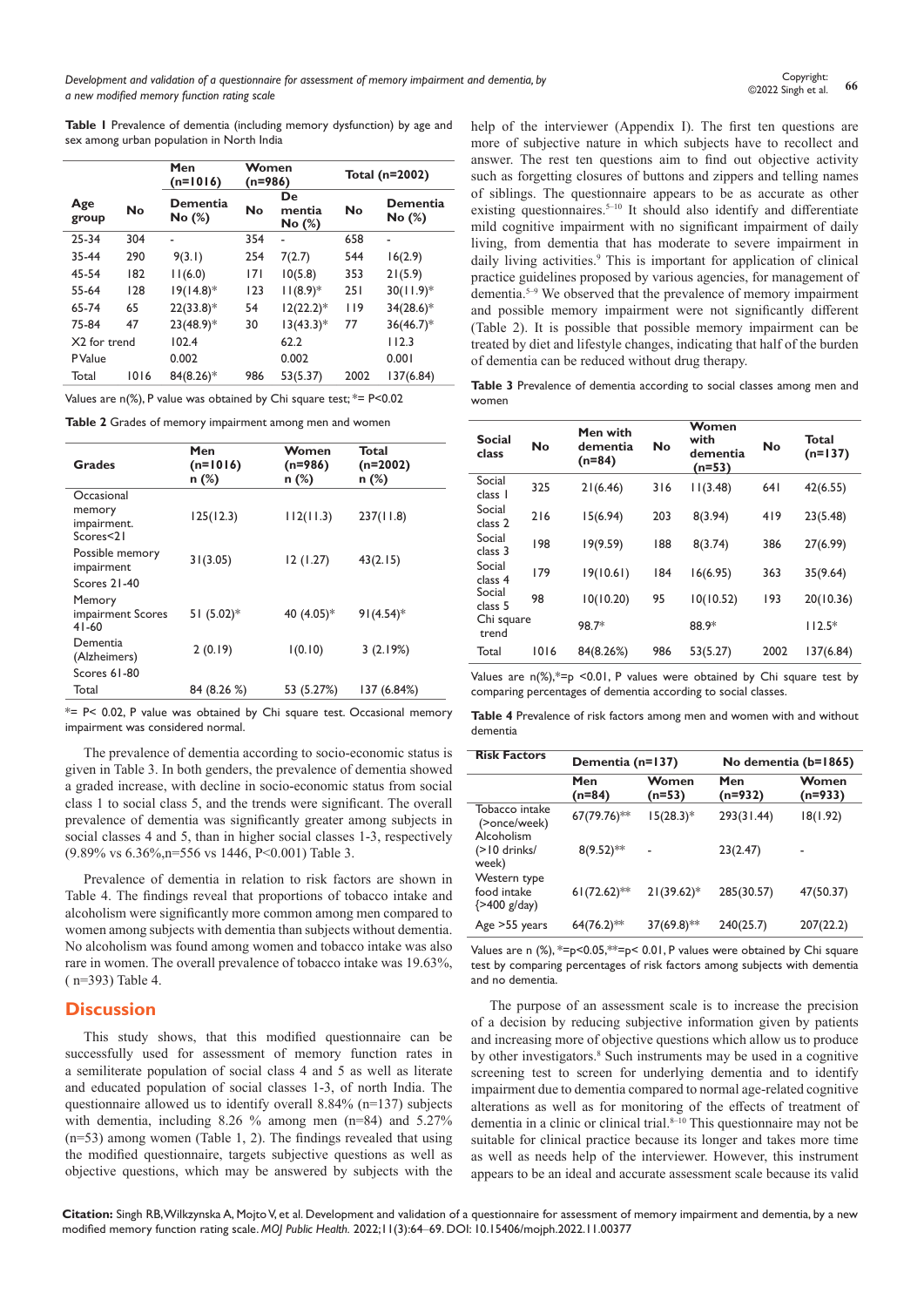and it has strong face validity, because questions asked are relevant and important. Moreover, it also measures the construct for which it was designed, to measure and it may also have concurrent validity, if used alongside a very well validated scale. The questionnaire needs to be examined by multiple investigators to find out its interrater reliability by demonstrating its use in same subjects showing same results. In addition, few studies have found that socioeconomic factors may also be associated with dementia, which may confound and influence diet and lifestyle factors, as well as risk of dementia.15–19

#### **Limitations in the light of other questionnaires**

Our questionnaire may appear confusing to some interviewers. However, other questionnaires may have same problems; for example, Comprehensive Assessment Geriatric, in force in Europe, for the diagnosis of fitness cognitive uses two tests: MMSE (Mini Mental) and CDR (Test Clock drawing.<sup>20</sup> Non-psychologists also most often use AMTS (bo has 10 points and high sensitivity and specificity), and in Poland and the USA as well Mini-COG. Interestingly, there is still a discussion about reliability of these tests, because they are tailored mainly to identify the type of dementia such as Alzheimer's, disease.<sup>20,21</sup> In a comparative study, cognitive performance was assessed at both re-examinations using a three-step dementia diagnosis protocol: screening phase, clinical phase, and differential diagnostic phase.<sup>8</sup> In the first assessment, subjects who scored 24 on the Mini-Mental State Examination (MMSE) at screening, were referred for further examinations in the clinical phase.<sup>20</sup> Subjects in the second examination were referred to the clinical phase if they scored 24 points on MMSE, or had a decline of 3 points on MMSE, or if they scored <70% in delayed recall on the Consortium to Establish a Registry for Alzheimer's Disease (CERAD) word list.<sup>21</sup> These criteria may be applied to increase sensitivity for the detection of milder cognitive impairment. The clinical phase should involve detailed neurological, neuropsychological, and cardiovascular examinations, and the differential diagnostic phase involve brain imaging (Magnetic Resonance Imaging (MRI)/Computerized Tomography (CT)), blood tests, and, if needed, cerebrospinal fluid analysis and electrocardiogram.21,22

The review board for confirmation of diagnosis should include physician, senior neurologist, and neuropsychologist, who should have all assessment information to specify the primary diagnosis. The criteria for the diagnosis of dementia may be based on the Diagnostic and Statistical Manual of Mental Disorders (DSM).<sup>22</sup> The diagnosis of Alzheimer's disease may be based on the National Institute of Neurological and Communicative Disorders and Stroke and the Alzheimer's Disease and Related Disorders Association (NINCDS-ADRDA).23 It seems, the Clock Drawing test would continue for screening.<sup>24</sup> The assessment of cognition can be made as part of detailed examination of higher functions by examining mental state with various available instruments which is important for planning intervention to individuals.<sup>9</sup> In lower social classes, Everyday Activities Scale for India (EASI) developed during the Indo-US Cross-National Dementia Epidemiology Study, may be useful among Indians as well as in other developing and newly industrialized populations.<sup>9</sup> This questionnaire can also help in assessing the severity of dementia in routine clinical practice and may be more accurate than Clinical Dementia rating scale, but it is more time consuming. The Six Item Cognitive Impairment Test (6CIT) is a brief cognitive function test which may be the best because it takes hardly six minutes. It involves three orientation items – counting backwards from 20, stating the months of the year in reverse and learning an address

The prevalence of dementia is lower in our sample compared to other studies because our sample included young population, 25 years and above. There were only 447 (22.3%) subjects above 55 years of age out of 2002 subjects, indicating lower ageing of population compared to South India and other developed countries.<sup>12-14</sup> The risk of dementia shows significant increase with increase in age after 55 years (Table 1). In a cross-sectional survey from India among 560 participants, 140 (25%) had cognitive impairment and the risk was higher among rural (27.6% vs 18.5%) and female (29.8% vs 19.1%) subjects compared to urban and male sex, respectively.<sup>12</sup> In a cohort study, involving 1066 eligible participants who had normal cognition at baseline, 104 developed dementia (98 with AD) over a follow-up period of 8.1 years.13 The incidence rates per 1000 person-years for AD was 11.67 (95% CI: 10.9–12.4) for those aged ≥55 years and higher for those aged  $\geq 65$  years (15.54, 95% CI: 14.6–16.5). In those aged ≥65 years, the world age standardized incidence rate was 21.61 per 100,000. It seems to be an important study, reporting AD incidence rates from southern India. These rates of AD, appear to be much greater than that reported from rural north India, comparable with those reported from China, and marginally lower than those reported from the western world.13 In our study, our study, which is from north India, the prevalence of AD  $(0.15\%, n=3)$  was quite low. In an earlier study, the prevalence of dementia among 595 elderly subjects  $> 50$ years, was  $18.6\%$ (n=111) in the urban population.<sup>4</sup> The differences in prevalence may also be explained due to chrono-physiological and psychological risk factors that may vary among populations.14

We also observed higher prevalence of dementia among lower social classes 3 to 5, compared to higher social classes and the trends were significant (Table 3). The higher social class subjects are more educated, rich and affluent, compared to lower social classes, who are mostly least educated and relatively poor. In a previous study among 2457 older people (mean age 73.6 years; 1019 (41.5%) nonwhite), who were free of dementia at baseline, role of social class was examined in the Health, Aging, and Body Composition study.15 Over a follow up of 12 years, 449 (18.3%) subjects developed dementia. Non-white subjects were more likely than white people, to develop dementia (211 (20.7%) *v* 238 (16.6%), P<0.001. It is possible that differences in the burden of risk factors, in particular social class, may contribute to the higher rates of dementia seen among nonwhites compared with white older people. In another study, comprising of 6220 subjects, aged 65 years and older, 3410 (54.8%) female), 463 individuals  $(7.4\%)$  were new cases of dementia ascertained in the 12 years.<sup>16</sup> The risk of dementia was greater in those with the lowest wealth quintile compared with those in the highest quintile, independent of education, index of multiple deprivation, and health indicators.<sup>16</sup>

The frequency of alcoholism and tobacco intakes were significantly more among subjects with dementia compared to rest of the subjects without dementia (Table 4). In a meta-analysis among 11,143 subjects, follow up after 3.8 years revealed, there was no difference in risk for any dementia between 'ever smokers' compared to 'never smokers' (HR 0.96; 95% CI 0.82–1.13); 'current smokers' compared to 'never smokers' (HR 0.83; 95% CI 0.66–1.06); 'former smokers' compared to 'never smokers' (HR 1.06; 95% CI 0.88–1.27); 'current smokers' compared to 'former smokers' (HR 0.86; 95% CI 0.66–1.13).17 Tobacco consumption (packyears) for lifetime, was not associated with any dementia and the results were not different for AD. Pooled results from all the countries showed no significant association between smoking and the onset of any dementia which may be due to selective cessation of tobacco in later-life that might have biased the results towards no effect.<sup>17</sup> In another cohort study among 3021 subjects, aged 72 years and older, follow up for 6 years showed that alcohol intake within recommended limits was not significantly associated with a lower risk of dementia among participants with or without mild cognitive impairment at baseline.<sup>18</sup> Among participants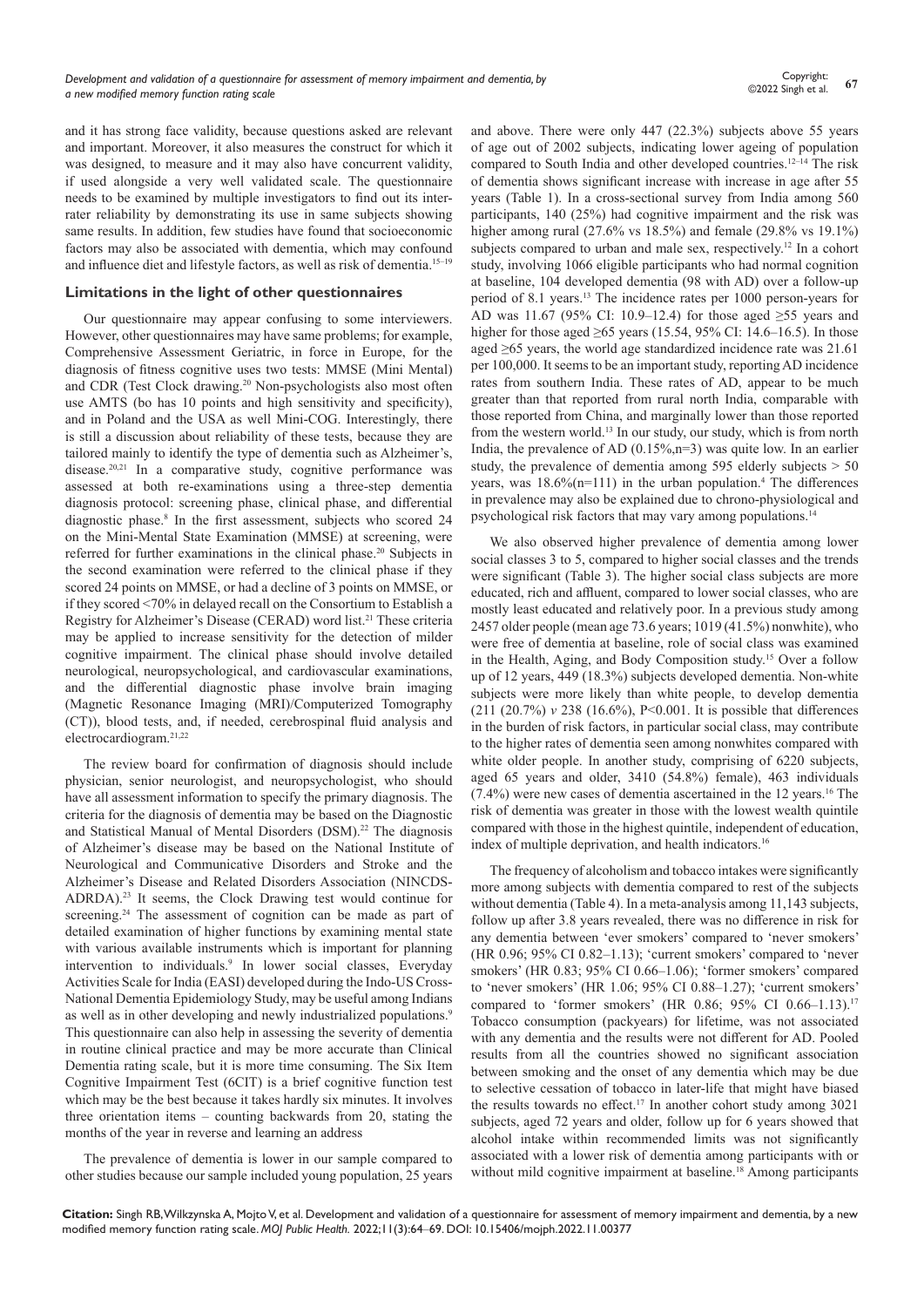without mild cognitive impairment, daily low-quantity drinking was associated with lower dementia risk compared with infrequent higher-quantity drinking. In a further cohort study, involving 9087 subjects, aged 35-55 years, 397 cases of dementia were recorded over a mean follow-up of 23 years.19 Abstinence in midlife was associated with a higher risk of dementia (hazard ratio 1.47, 95% confidence interval 1.15 to 1.89) compared with consumption of 1-14 units/week. Among those drinking >14 units/week, a 7 unit increase in alcohol consumption was associated with a 17% (95% confidence interval 4% to 32%) increase in risk of dementia. CAGE score >2 (hazard ratio 2.19, 1.29 to 3.71) and alcohol related hospital admission (4.28, 2.72 to 6.73) were also associated with an increased risk of dementia. It is possible that the risk of dementia was increased in people who abstained from alcohol in midlife or consumed >14 units/week. The consumption of western type foods was significantly more common among subjects with memory dysfunction compared to healthy subjects (Table 4). Other studies have also reported the adverse effects of diet on memory dysfunction and dementia.3

There is evidence that there are state-based epidemiological data on dementia in India, which indicate that dementia has become a major public health problem.25 There may be, variabilities and inconsistencies in the findings of the reported studies. A meta-analysis was conducted including 20 epidemiological studies consisting of 86,312 subjects, out of which a total number of 1193 subjects were found to have dementia.25 Interestingly, the number of elderly that suffered from dementia were only 20 per 1000 population (95% confidence interval: 0.02–0.03), which is approximately 2% prevalence, which is much lower than our study. The differences could be due to inclusion of possible memory impairment in our study. Another difference in the results is that the prevalence rates were similar for males and females, whereas in our study, rate was greater in men compared to women who rarely drink and use tobacco.

No other study, to our knowledge, has cared to develop questionnaire in India and also possibly in Asia and other newly industrialized countries, considering culture specific lifestyle and behavior common in these countries.<sup>26</sup> It is important that the instrument screening dementia should be accurate and applicable to populations of various ethnicity.5-9 In most cultures, dementia may be characterized with its influence on judgement, speech and memory, making patient judgements less reliable. It is most important to consult care takers, such as family or professional care takers, in particular, judgements related to functional impairment, quality of life and behavior problems. It seems that cognition, function, behavior, quality of life and presence of depression are important characteristics of dementia.8 Therefore, these manifestations should be duly considered during measurement of memory function by using new instrument. In 2016, more than half (54%) of total 56.9 million deaths worldwide, were due to the top 10 causes (Figure 1).<sup>1</sup><br>Top 10 global causes of deaths, 2016





Coronary artery disease (CAD) and stroke are the world's biggest killers, accounting for a combined 15.2 million deaths in 2016 which continue to be the leading causes of death globally in the last 15 years. They are also potential risk factors of dementia. The death claims via chronic obstructive pulmonary disease were 3.0 million lives in 2016, while lung cancer caused 1.7 million deaths. Deaths due to diabetes in 2016 were 1.6 million, which were less than 1 million in 2000. However, it is surprising, that deaths due to dementias were more than doubled between 2000 and 2016. The deaths due to dementia may be prevented by early diagnosis in the stage of possible memory impairment, and early intervention with diet and lifestyle alterations.27-30

#### **Significant statement**

This study discovered the availability of a new instrument that can be beneficial for early identification of dementia. It is possible that this study will help the researchers to uncover the critical areas concerned with role of behavioral risk factors in the pathogenesis of memory impairment, that many researchers were not able to explore. Thus, a new theory on developing an instrument for restoration of memory function may be arrived from this study.

## **Conclusion**

The prevalence of dementia is lower in India compared to high and middle income countries, which may be due to lower ageing of populations due to lower life expectancy. This modified questionnaire can be successfully used for the identification of memory impairment rates in a semiliterate population of social class 4 and 5 as well as among educated population of social classes 1-3. The questionnaire identified overall 8.84% subjects with dementia, including early memory impairment. Interestingly half of the patients, had only possible memory impairment. The lower prevalence of dementia among women may be due to lower intake of tobacco and lower alcoholism. The findings revealed that using the modified questionnaire, including subjective as well as objective questions, the physician or scientist administering the instrument, can identify the subjects suffering from various grades of dementia, which could be prevented by cessation of tobacco and alcohol consumption and regular intake of Indo-Mediterranean foods.

## **Compliance with publication ethics**

All subjects gave informed consent for participation in the study. The study was approved by the ethic committee of the Halberg Hospital and Research Institute. Moradabad, India

## **Conflicts of interest**

Here has not been report on conflict of interest by any of the authors.

## **Authors contributions**

All the data were collected by RBS and MAN. The questionnaire was developed and article was drafted by RBS with the help from AW, and VM. All other coauthors AW,JF,MAN,SJ, SS read the article, helped in writing the manuscript and gave their comments for final approval.

## **Funding**

Initial funding was provided by Sandoz Foundation of Gerontologic Research, Switzerland and International College of Nutrition.